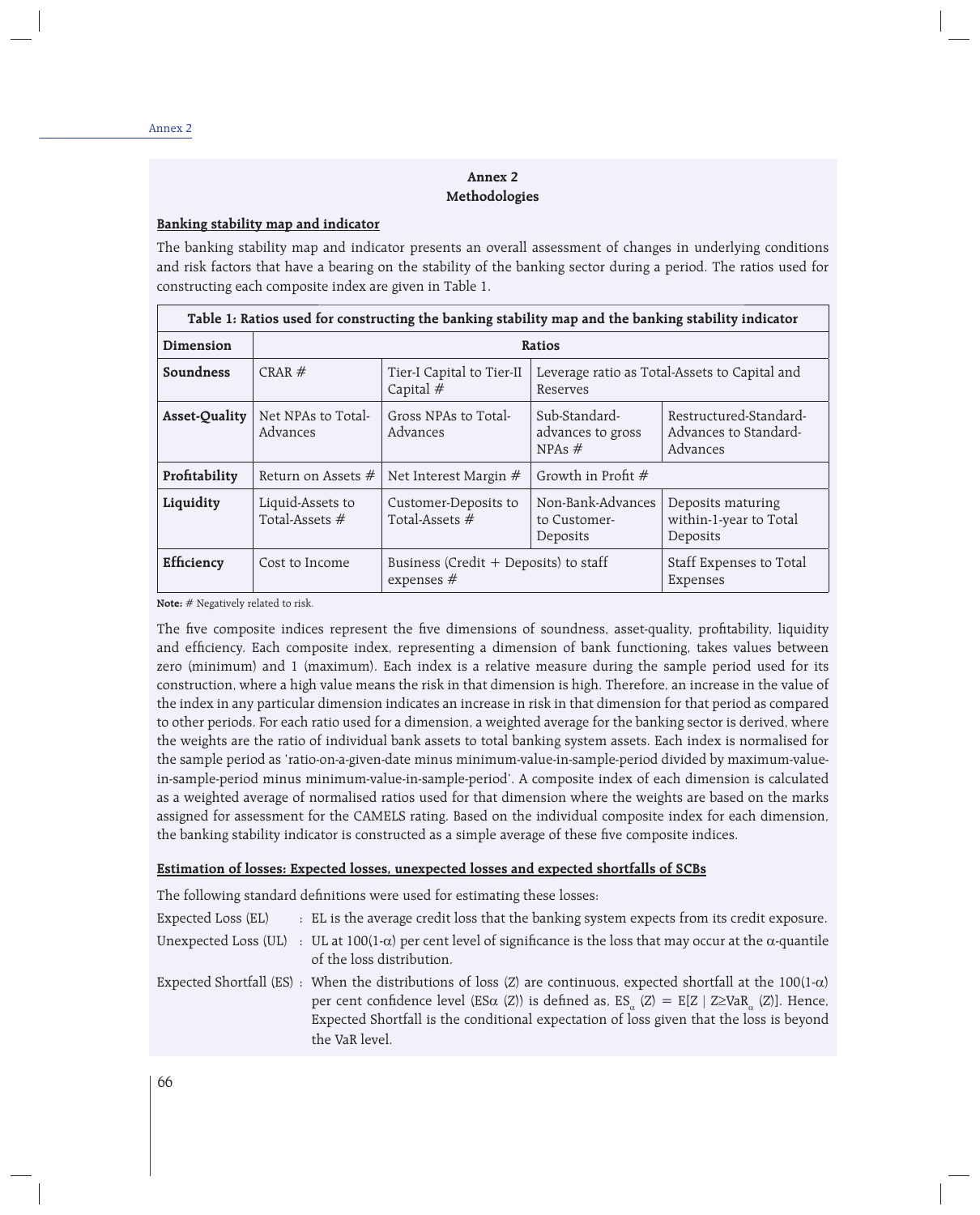## These losses were estimated as:  $Loss = PD X LGD X EAD$

- Where,  $EAD =$  Exposure at Default, is the total advances of the banking system. EAD includes only on-balance sheet items as PD was derived only for on-balance sheet exposures.
	- LGD = Loss Given Default. Under the baseline scenario, the average LGD was taken as 60 per cent as per the RBI guidelines on 'Capital Adequacy - The IRB Approach to Calculate Capital Requirement for Credit Risk'. LGD was taken at 65 per cent and 70 per cent under medium and severe macroeconomic conditions respectively.
	- $PD$  = Probability of Default. PD was defined as gross non-performing advances to total advances ratio. Because of unavailability of data on a number of default accounts, the size of default accounts (that is, the GNPA amount) was used for derivation of PDs.

The losses, EL, UL and ES, were estimated by using a simulated PD distribution. As a first step an empirical distribution of the PD was estimated using the Kernel Density Estimate; second using the empirically estimated probability density function, 20,000 random numbers were drawn based on the Monte Carlo simulation and finally, EL, UL and ES were calculated by taking PDs as average PD, 99.9 per cent VaR of PD and average PD beyond 99.9 per cent loss region respectively.

#### **Macro stress testing**

To ascertain the resilience of banks against macroeconomic shocks, a macro stress test for credit risk was conducted. Here, the credit risk indicator was modelled as a function of macroeconomic variables, using various econometric models that relate the banking system aggregate to macroeconomic variables. The time series econometric models used were: (i) multivariate regression to model system level slippage ratio; (ii) VAR to model system level slippage ratio; (iii) quantile regression to model system level slippage ratio; (iv) multivariate regression to model bank group-wise slippage ratio data; (v) VAR to model bank group-wise slippage ratio data; and (vi) multivariate regressions for sectoral GNPAs. The banking system aggregates include current and lagged values of slippage ratio, while macroeconomic variables include GDP growth, weighted average lending rate (WALR), CPI (combined) inflation, exports-to-GDP ratio  $(\frac{Ex}{GDP})$ , gross fiscal deficit-to-GDP ratio  $(\frac{GFD}{GDP})$  and REER.

While multivariate regression allows evaluating the impact of selected macroeconomic variables on the banking system's GNPA and capital, the VAR model reflects the impact of the overall economic stress situation on the banks' capital and GNPA ratios, which also take into account the feedback effect. In these methods, the conditional mean of slippage<sup>1</sup> ratio is estimated and it is assumed that the impact of macro-variables on credit quality will remain the same irrespective of the level of the credit quality, which may not always be true. In order to relax this assumption, quantile regression was adapted to project credit quality, in which, in place of conditional mean the conditional quantile was estimated.

## **The Modelling Framework**

The following multivariate models were run to estimate the impact of macroeconomic shocks on the GNPA ratio/ slippage ratio (SR):

#### **System Level Models**

The projection of system level GNPAs was done using three different but complementary econometric models: multivariate regression, vector autoregressive (which takes into account the feedback impact of credit quality to

<sup>&</sup>lt;sup>1</sup> Slippages are fresh accretion to NPAs during a period. Slippage Ratio = Fresh NPAs/Standard Advances at the beginning of the period.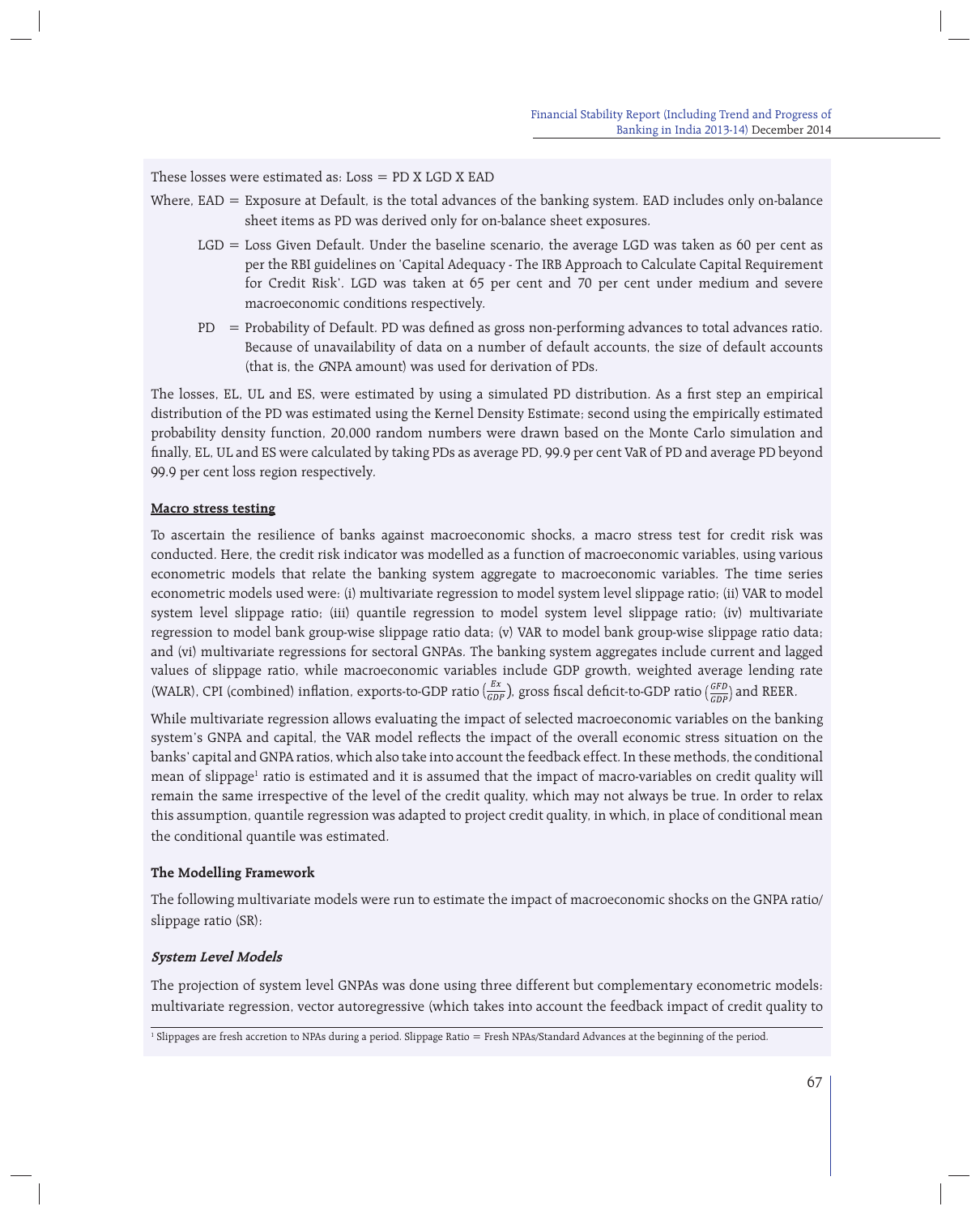macro-variables and interaction effects) and quantile regression (which can deal with tail risks and takes into account the non-linear impact of macroeconomic shocks). The average of projections derived from these models was used for calculating the impact on CRAR.

## Multivariate Regression

The analysis was carried out on the slippage ratio at the aggregate level for the commercial banking system as a whole.

$$
SR_{t} = \alpha_{1} + \beta_{1} SR_{t-1} - \beta_{2} \Delta GDP_{t-3} + \beta_{3} WALR_{t-1} - \beta_{4} \left(\frac{EX}{GDP}\right)_{t-2} + \beta_{5} \Delta CPL_{t-1} + \beta_{6} \left(\frac{GFD}{GDP}\right)_{t-1} - \beta_{7} \ln (REER)_{t-1}
$$

Where,  $\alpha_1$ ,  $\beta_1$ ,  $\beta_2$ ,  $\beta_3$ ,  $\beta_4$ ,  $\beta_5$ ,  $\beta_6$  and  $\beta_7 > 0$ .

Vector auto regression (VAR)

In notational form, mean-adjusted VAR of order p (VAR(p)) can be written as:

$$
y_t = A_1 y_{t-1} + \dots + A_p y_{t-p} + u_t
$$

Where,  $y_t = (y_{1t}, \ldots, y_{Kt})$  is a (K×1) vector of variables at time t, the  $A_i$  (i=1,2,...p) are fixed (K×K) coefficient matrices and  $u_i = (u_{1i}, \ldots, u_{ki})$  is a K-dimensional white noise or innovation process.

In order to estimate the VAR system, slippage ratio, WALR, CPI (combined) inflation, real GDP growth, gross fiscal deficit-to-GDP ratio and REER were selected. The appropriate order of VAR was selected based on minimum information criteria as well as other diagnostics and suitable order was found to be 2. Accordingly, VAR of order 2 (VAR(2)) was estimated and the stability of the model was checked based on roots of AR characteristic polynomial. Since all roots are found to be inside the unit circle, this selected model was found to fulfi l the stability condition. The impact of various macroeconomic shocks was determined using the impulse response function of the selected VAR.

Quantile Regression

In order to estimate the slippage ratio at the desired level of the conditional quantile, the following quantile regression at median (which is the present quantile of the slippage ratio) was used:

$$
SR_t = \alpha_1 - \beta_1 SR_{t-1} - \beta_2 \Delta GDP_{t-3} + \beta_3 WALR_{t-1} - \beta_4 \left(\frac{EX}{GDP}\right)_{t-2} + \beta_5 \Delta CPL_{t-1} + \beta_6 \left(\frac{GFD}{GDP}\right)_{t-2}
$$

Where,  $\alpha_1$ ,  $\beta_1$ ,  $\beta_2$ ,  $\beta_3$ ,  $\beta_4$ ,  $\beta_5$  and  $\beta_6 > 0$ .

#### **Bank group level models**

The projection of bank groups-wise GNPA are done using two different but complementary econometric models: multivariate regression and vector autoregressive. The average of projections derived from these models was used to calculate the impact on CRAR.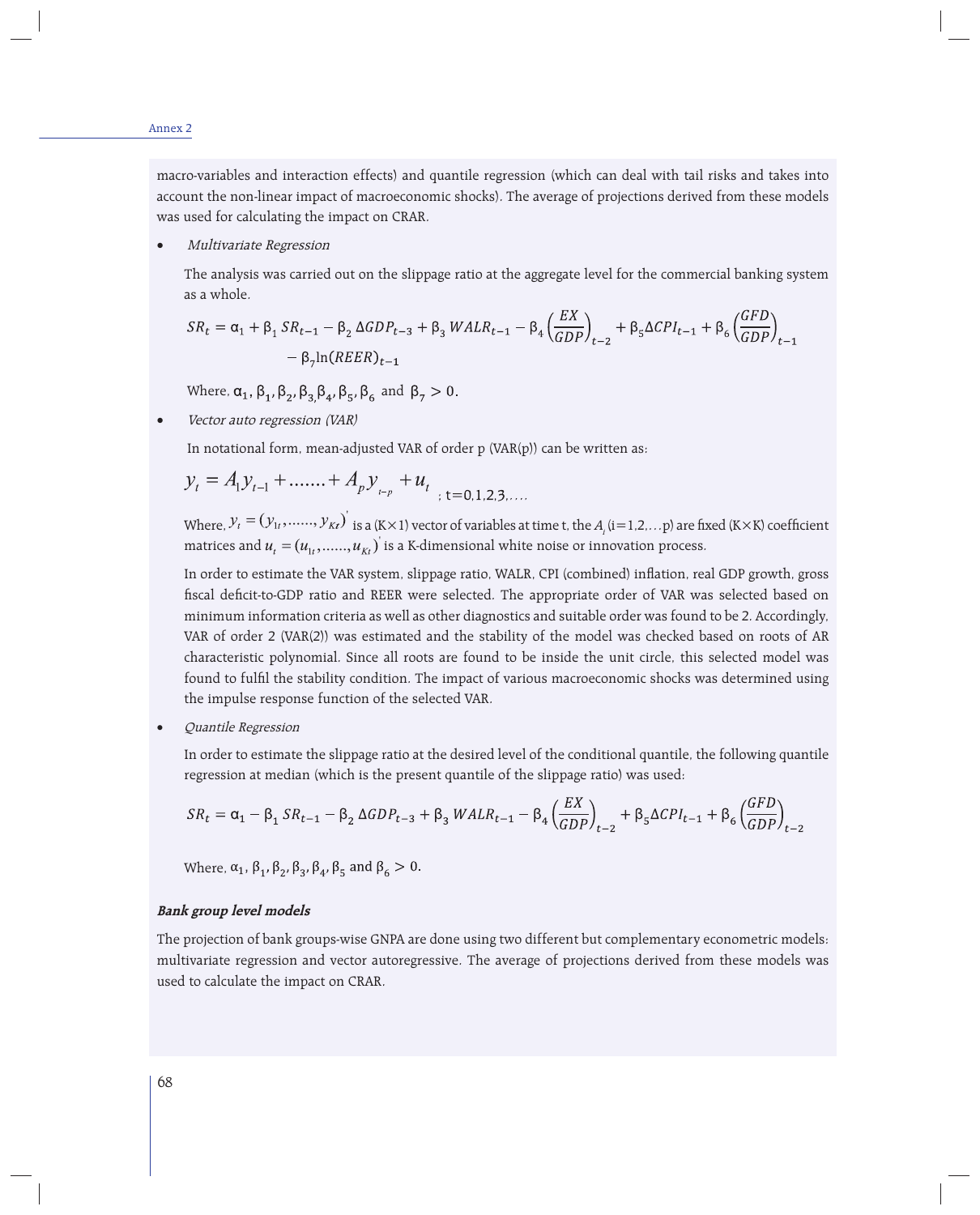## Multivariate regression

 In order to model the slippage ratio of various bank groups, the following multivariate regressions for different bank groups were used:

Public Sector Banks:

$$
SR_t = \alpha_1 - \beta_1 SR_{t-1} - \beta_2 \Delta GDP_{t-2} + \beta_3 WALR_{t-1} - \beta_4 (\Delta REER)_{t-3} + \beta_5 \Delta CPL_{t-1} + \beta_6 \left(\frac{GFD}{GDP}\right)_{t-2}
$$

Private Sector Banks:

$$
SR_t = \alpha_1 - \beta_1 SR_{t-1} - \beta_2 \Delta GDP_{t-1} + \beta_3 RWALR_{t-2} - \beta_4 (\Delta REER)_{t-3} - \beta_5 \left(\frac{EX}{GDP}\right)_{t-1}
$$

Foreign Banks:

$$
SR_t = \alpha_1 - \beta_1 SR_{t-1} + \beta_2 WALR_{t-2} - \beta_3 (\Delta \text{REER})_{t-1} + \beta_4 \Delta CPI_{t-1} - \beta_5 \left(\frac{EX}{GDP}\right)_{t-1} + \beta_6 \text{Dummy}
$$

Vector auto regression

 In order to model the slippage ratio of various bank groups, different VAR models of different orders were estimated based on the following macro variables:

Public Sector Banks: Real GDP growth, CPI (combined)-inflation, WALR and first difference of REER and GFD to GDP ratio of order 2.

Private Sector Banks: Real GDP growth, real WALR and first difference of REER of order 1.

Foreign Banks: CPI (combined)-inflation, WALR and REER of order 2.

#### **Sector level models**

Sectoral multivariate regression

 The impact of macroeconomic shocks on various sectors was assessed by employing multivariate regression models using the aggregate GNPA ratio for each sector separately. The dependent variables consisted of lagged GNPAs, sectoral GDP growth, CPI (combined)-inflation and WALR.

#### **Impact of exchange rate movement on asset quality**

The impact of the exchange rate on the asset quality of SCBs was captured through REER (36 currencies trade based using CPI inflation) which was found to be small. This could be because of merchandise export to GDP ratio and CPI in a way subsumes the effect of REER. Substituting REER with other indicators also did not improve the results.

### **Estimation of GNPAs from slippages**

Derivation of GNPAs from slippage ratios, which were projected from the earlier mentioned credit risk econometric models, were based on the following assumptions: credit growth of 15 per cent; recovery rate of 9.6 per cent, 6.7 per cent, 5.8 per cent and 5.2 per cent during March, June, September and December quarters respectively; write-off rates of 6.3 per cent, 4.4 per cent, 2.8 per cent and 4.8 per cent during March, June, September and December respectively.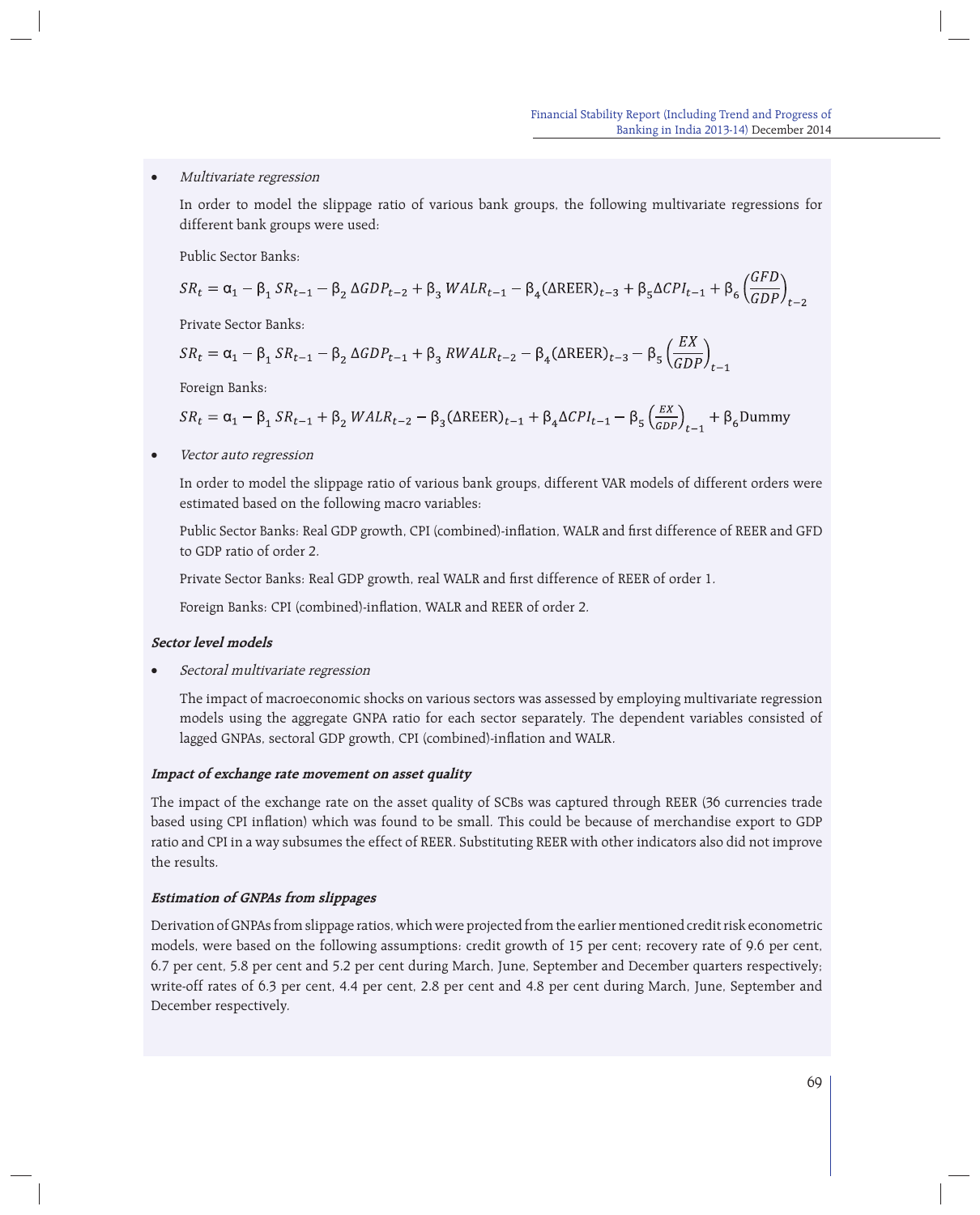#### Annex 2

#### **Projection of PAT**

There are various components of profit after tax (PAT) of banks like interest income, other income, operating expenses and provisions. Hence, these components are projected using different time series econometric models (as given later) and finally PAT was estimated using the following identity:

 $PAT = NII + OOI - OE - Provisions - Income Tax$ 

where, NII is Net Interest Income, OOI is Other Operating Income and OE is Operating Expenses.

• Net Interest Income (NII): NII which is the difference between interest income and interest expenses is projected using the following regression equation:

 $LNII_t = -\alpha_1 + \beta_1 \times LNII_{t-1} + \beta_2 \times LNGDP\_SA_{t-1} + \beta_3 \times Adv\_Gr_{t-1} + \beta_4 \times Spread_t$ 

where,  $\alpha_1$ ,  $\beta_1$ ,  $\beta_2$ ,  $\beta_3$ , and  $\beta_4 > 0$ , LNII is log of NII. LNGDP SA is seasonally adjusted log of nominal GDP at factor cost. Adv Gr is the y-o-y growth rate of advances. Spread is the difference between average interest rate earned by interest earning assets and average interest paid on interest bearing liabilities.

Other Operating Income (OOI): The OOI of SCBs was projected using the following regression:

 $\textit{LOOI}_t = -\alpha_1 + \beta_1 \times \textit{LOOI}_{t-1} + \beta_2 \times \textit{LNGDP\_SA}_t$ 

where,  $\alpha_1$ ,  $\beta_1$  and  $\beta_2 > 0$ .

- Operating Expense (OE): The OE of SCBs was projected using the Autoregressive Moving Average (ARMA) model.
- Provision: The required provisioning was projected using the following regression:

 $P\_Adv_t = \alpha_1 + \beta_1 \times P\_Adv_{t-1} - \beta_2 \times RGBP\_Gr_{t-2} + \beta_3 \times GNPA_{t-1} - \beta_4 \times Dummy$ 

where,  $\alpha_1$ ,  $\beta_1$ ,  $\beta_2$ ,  $\beta_3$  and  $\beta_4 > 0$ , P\_Adv is provisions to total advances ratio. RGDP\_Gr is the y-o-y growth rate of real GDP. GNPA is gross non-performing advances to total advances ratio. Dummy is a time dummy.

Income Tax: The required income tax was taken as 32 per cent of profit before tax, which is based on the past trend of ratio of income tax to profit before tax.

#### **Impact of GNPAs on capital adequacy**

Finally, impact on CRAR was estimated based on the PAT estimated as mentioned earlier. RWA growth was assumed at 10 per cent under the baseline, 12.5 per cent under medium risk and 15.5 per cent under severe risk scenarios. Regulatory capital growth was assumed to remain at the minimum by assuming minimum mandated transfer of 25 per cent of the profit to the reserves account. The projected values of the ratio of the non-performing advances were translated into capital ratios using the 'balance sheet approach', by which capital in the balance sheet is affected via provisions and net profits.

## **Single factor sensitivity analysis – Stress testing**

As a part of quarterly surveillance, stress tests are conducted covering credit risk, interest rate risk, liquidity risk etc. and the resilience of commercial banks in response to these shocks is studied. The analysis is done on individual SCB as well as on the aggregated-system.

### **Credit risk**

To ascertain the resilience of banks, the credit portfolio was given a shock by increasing GNPA levels for the entire portfolio as well as for few select sectors. For testing the credit concentration risk, default of the top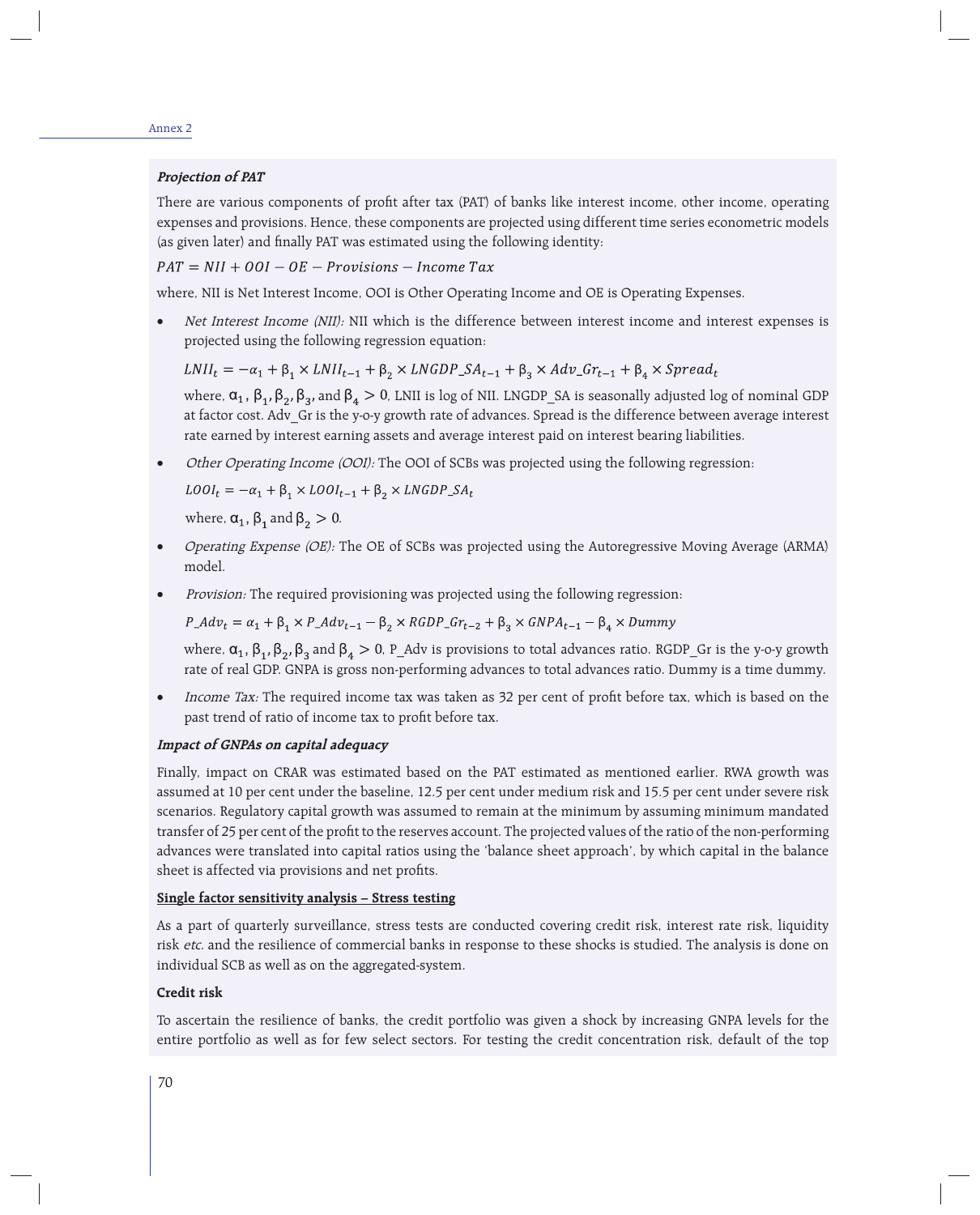individual borrower(s) and the largest group borrower was assumed. The analysis was carried out both at the aggregate level as well as at the individual bank level. The assumed increase in GNPAs was distributed across sub-standard, doubtful and loss categories in the same proportion as prevailing in the existing stock of NPAs. However, for credit concentration risk the additional GNPAs under the assumed shocks were considered to fall into sub-standard category only. The provisioning norms used for these stress tests were based on existing average prescribed provisioning for different asset categories. The provisioning requirements were taken as 25, 75 and 100 per cent for sub-standard, doubtful and loss advances respectively. These norms were applied on additional GNPAs calculated under a stress scenario. As a result of the assumed increase in GNPAs, loss of income on the additional GNPAs for one quarter was also included in total losses in addition to additional provisioning requirements. The estimated provisioning requirements so derived were deduced from banks' capital and stressed capital adequacy ratios were derived.

# **Interest rate risk**

Under assumed shocks of the shifting of the INR yield curve, there could be losses on account of the fall in value of the portfolio or decline in income These estimated losses were reduced from the banks' capital to arrive at stressed CRAR.

For interest rate risk in the trading portfolio (HFT  $+$  AFS), a duration analysis approach was considered for computing the valuation impact (portfolio losses). The portfolio losses on these investments were calculated for each time bucket based on the applied shocks. The resultant losses/gains were used to derive the impacted CRAR. In a separate exercise for interest rate shocks in the HTM portfolio, valuation losses were calculated for each time bucket on interest bearing assets using the duration approach. The valuation impact for the tests on the HTM portfolio was calculated under the assumption that the HTM portfolio would be marked-to-market.

Evaluation of the impact of interest rate risk on the banking book was done through 'income approach'. The impact of shocks were assessed by estimating income losses on the exposure gap of rate sensitive assets and liabilities, excluding AFS and HFT portfolios, for one year only for each time bucket separately. This reflects the impact on the current year profit and loss and income statements.

## **Liquidity risk**

The aim of the liquidity stress tests is to assess the ability of a bank to withstand unexpected liquidity drain without taking recourse to any outside liquidity support. Various scenarios depict different proportions (depending on the type of deposits) of unexpected deposit withdrawals on account of sudden loss of depositors' confidence and assess the adequacy of liquid assets available to fund them. Another liquidity risk analysis based on the unutilised portion of credit lines which are sanctioned/committed/guaranteed (taking into account the undrawn working capital sanctioned limit, undrawn committed lines of credit and letters of credit and guarantees) was carried out to focus on banks' ability to fulfil the additional and sudden demand for credit with the help of their liquid assets only.

Assumptions in the liquidity stress tests include:

- It is assumed that banks will meet stressed withdrawal of deposits or additional demand for credit through sale of liquid assets only.
- The sale of investments is done with a haircut of 10 per cent of their market value.
- The stress test is done on a static mode.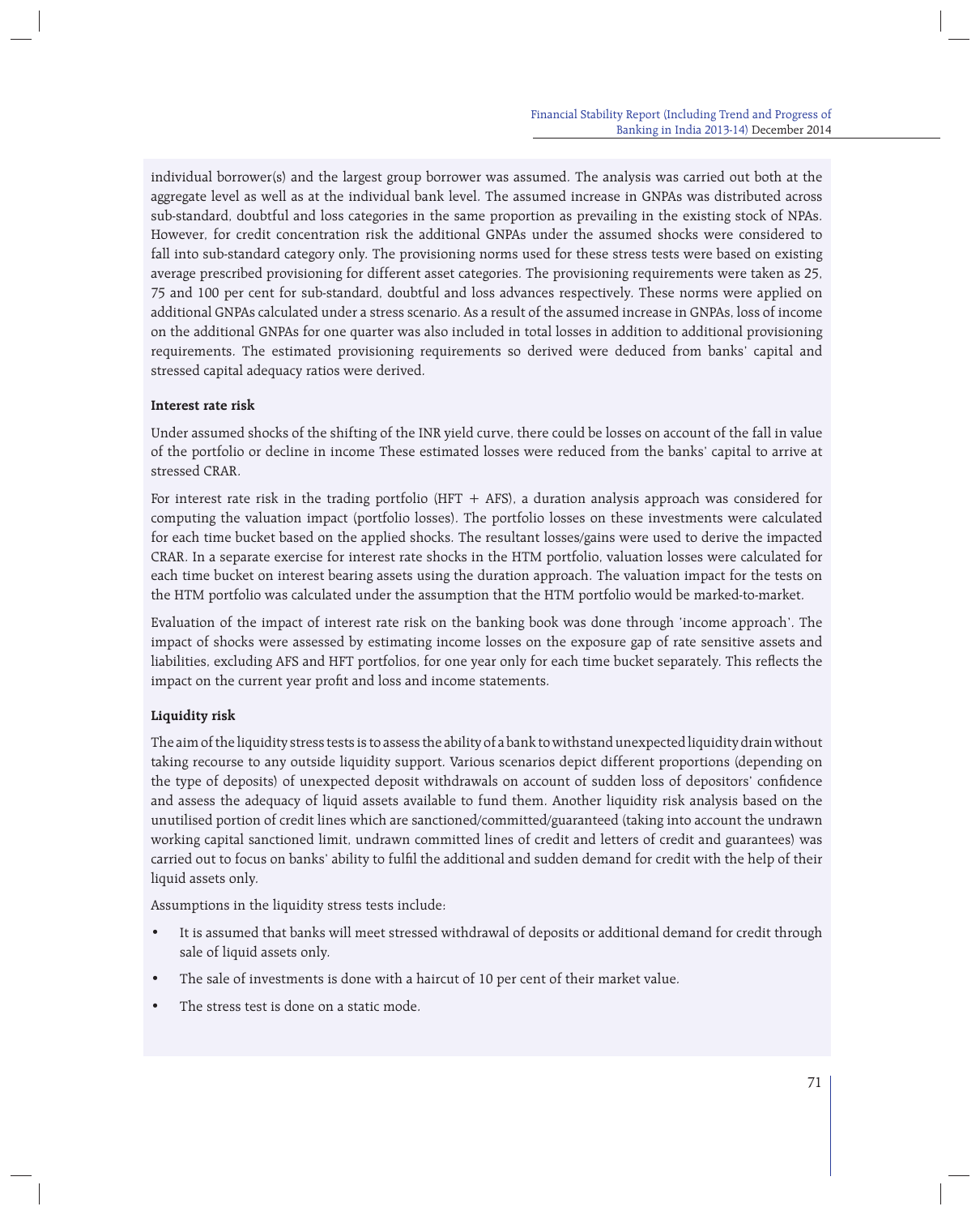# **Stress testing of the derivatives portfolios of select banks**

The stress testing exercise focused on the derivatives portfolios of a representative sample set of the top 20 banks in terms of notional value of the derivatives portfolios. Each bank in the sample was asked to assess the impact of stress conditions on its respective derivatives portfolio.

In the case of domestic banks, the derivatives portfolios of both domestic and overseas operations were included. In case of foreign banks, only the domestic (Indian) position was considered for the exercise. For derivatives trade where hedge effectiveness was established it was exempted from stress tests, while all other trades were included.

The stress scenarios incorporated four sensitivity tests consisting of the spot USD/INR rate and domestic interest rates as parameters (Table 2).

**Table 2: Shocks for Sensitivity Analysis**

|         | <b>Domestic Interest Rates</b> |                          |
|---------|--------------------------------|--------------------------|
|         | Overnight                      | $+2.5$ percentage points |
| Shock 1 | Upto 1yr                       | $+1.5$ percentage points |
|         | Above 1yr                      | $+1.0$ percentage points |

|         | <b>Domestic Interest Rates</b> |                        |  |
|---------|--------------------------------|------------------------|--|
|         | Overnight                      | -2.5 percentage points |  |
| Shock 2 | Upto 1yr                       | -1.5 percentage points |  |
|         | Above 1yr                      | -1.0 percentage points |  |

|                 | <b>Exchange rates</b> |                |  |
|-----------------|-----------------------|----------------|--|
| $\vert$ Shock 3 | USD/INR               | $+20$ per cent |  |

|         | <b>Exchange Rates</b> |              |  |
|---------|-----------------------|--------------|--|
| Shock 4 | USD/INR               | -20 per cent |  |

## **Scheduled urban co-operative banks**

### **Credit risk**

Stress tests on credit risk were conducted on SUCBs using their asset portfolios as at end September 2014. The tests were based on a single factor sensitivity analysis. The impact on CRAR was studied under four different scenarios. The assumed scenarios were:

- Scenario I: 0.5 SD shock on GNPA (classified into sub-standard advances).
- Scenario II: 1 SD shock on GNPA (classified into loss advances).
- Scenario III: 0.5 SD shock on GNPA (classified into sub-standard advances).
- Scenario IV: 1 SD shock on GNPA (classified into loss advances).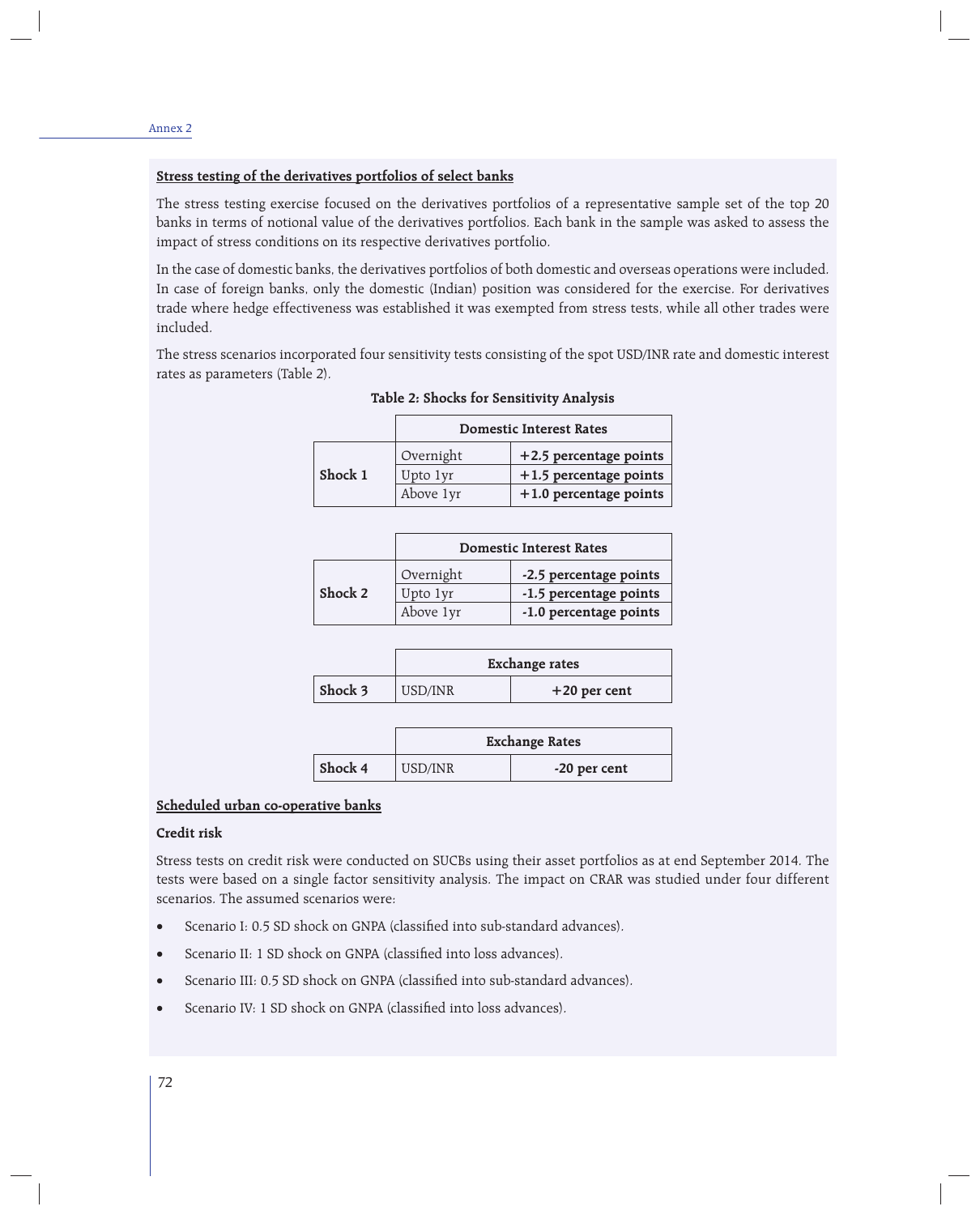# **Liquidity risk**

A liquidity stress test based on a cash flow basis in the 1-28 days time bucket was also conducted, where mismatch (negative gap [cash inflow less than cash outflow]) exceeding 20 per cent of outflow was considered stressful.

- Scenario I: Cash outflows in the 1-28 days time bucket goes up by 50 per cent (no change in cash inflows).
- Scenario II: Cash outflows in the 1-28 days time bucket goes up by 100 per cent (no change in cash inflows).

# **Non-banking financial companies**

# **Credit risk**

Stress tests on credit risk were conducted on non-banking financial companies (including both deposit taking and non-deposit taking and systemically important) using their asset portfolios as at end September 2014. The tests were based on a single factor sensitivity analysis. The impact on CRAR was studied under two different scenarios:

- Scenario I: GNPA increased by 0.5 SD from the current level.
- Scenario II: GNPA increased by 1 SD from the current level.
- Scenario III: GNPA increased by 3 SD from the current level.

The assumed increase in GNPAs was distributed across sub-standard, doubtful and loss categories in the same proportion as prevailing in the existing stock of GNPAs. The additional provisioning requirement was adjusted from the current capital position. The stress test was conducted at individual NBFCs levels as well as at an aggregate level.

## **Interconnectedness: Network analysis**

Matrix algebra is at the core of the network analysis, which is essentially an analysis of bilateral exposures between entities in the financial sector. Each institution's lendings and borrowings with all others in the system are plotted in a square matrix and are then mapped in a network graph. The network model uses various statistical measures to gauge the level of interconnectedness in the system. Some of the most important ones are:

Connectivity: This is a statistic that measures the extent of links between the nodes relative to all possible links in a complete graph.

Cluster Coefficient: Clustering in networks measures how interconnected each node is. Specifically, there should be an increased probability that two of a node's neighbours (banks' counterparties in case of the financial network) are also neighbours themselves. A high clustering coefficient for the network corresponds with high local interconnectedness prevailing in the system.

Shortest Path Length: This gives the average number of directed links between a node and each of the other nodes in the network. Those nodes with the shortest path can be identified as hubs in the system.

In-betweeness Centrality: This statistic reports how the shortest path lengths pass through a particular node.

Eigenvector Measure of Centrality: Eigenvector centrality is a measure of the importance of a node (bank) in a network. It describes how connected a node's neighbours are and attempts to capture more than just the number of out degrees or direct 'neighbours' that a node has. The algorithm assigns relative centrality scores to all nodes in the network and a bank's centrality score is proportional to the sum of the centrality scores of all nodes to which it is connected. In general, for a NxN matrix there will be N different eigen values, for which an